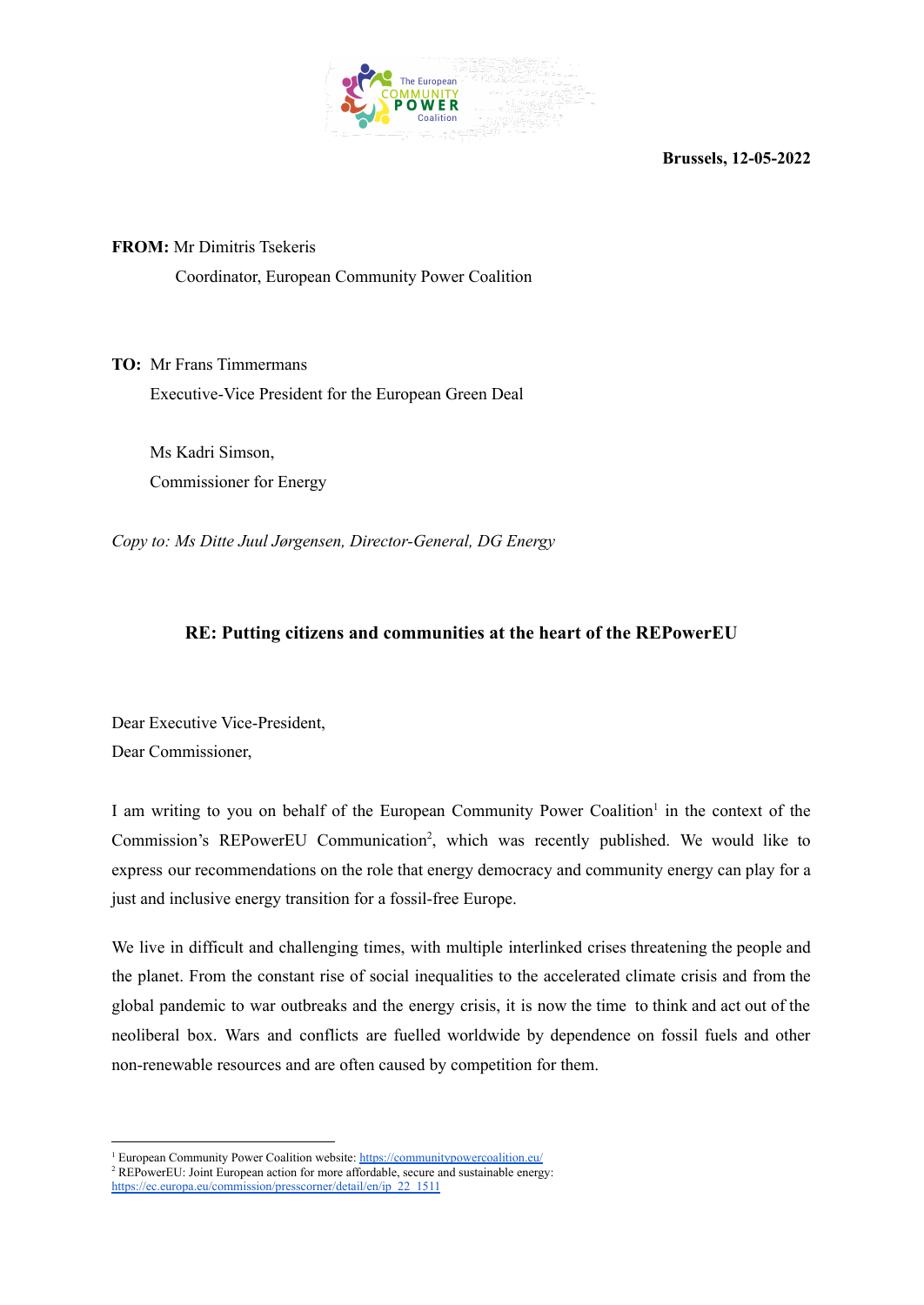

We must urgently get out of this dependence and ensure a just and inclusive transition toward system change that promotes a peoples' centred sustainable energy model to prevent catastrophic climate change and future military conflicts.

First, we would like to commend the Commission's commitment to support the development of citizen ownership through renewable and citizen energy communities as reflected in the Renewable Energy Directive<sup>3</sup> and the Internal Energy Market Directive<sup>4</sup>. Involvement of citizens through community energy is going to be vital to achieve the EU's climate targets and to deliver on the Paris Agreement's 1.5℃ commitment.

## **Our 10+1 recommendations for the REPowerEU and the upcoming EU Solar Strategy**

**RePowerEU should recognize community energy as a key lever.** Fostering renewable community energy is a realistic way of moving away from fossil fuels by accelerating the energy transition in a just, participatory and inclusive way, as well as to tackle real social issues such as energy poverty. In order to boost the creation of new energy communities and a just energy transition, we make the following recommendations:

- **1. Full implementation of the Clean Energy Package (CEP) provisions for energy communities.** Prior to adoption of the enabling framework, Member States should carry out assessments in order to map the barriers and potential at national level.
- **2. Establishment of national and sub-national objectives for citizen and local community ownership and production of renewables in NECPs** as well as at regional and local/municipal level and adoption of RES targets to at least 50% by 2030. Lift all bureaucratic barriers for renewables deployment taking into account adequate biodiversity provisions while engaging with local communities. Set specific national and/or regional and local energy community objectives promoting local ownership of renewables.
- **3. Develop at least one Renewable Energy Community (REC) per local region** in order to support citizens to reduce their energy costs and tackle energy poverty through energy sharing, net-metering or virtual net-metering schemes. Access to renewables for all.

<sup>3</sup> RED II: <https://eur-lex.europa.eu/legal-content/EN/TXT/HTML/?uri=CELEX:32018L2001&from=EN#d1e2996-82-1>

<sup>4</sup> IEMD: [https://eur-lex.europa.eu/legal-content/EN/TXT/?uri=uriserv:OJ.L\\_.2019.158.01.0125.01.ENG&toc=OJ:L:2019:158:TOC](https://eur-lex.europa.eu/legal-content/EN/TXT/?uri=uriserv:OJ.L_.2019.158.01.0125.01.ENG&toc=OJ:L:2019:158:TOC)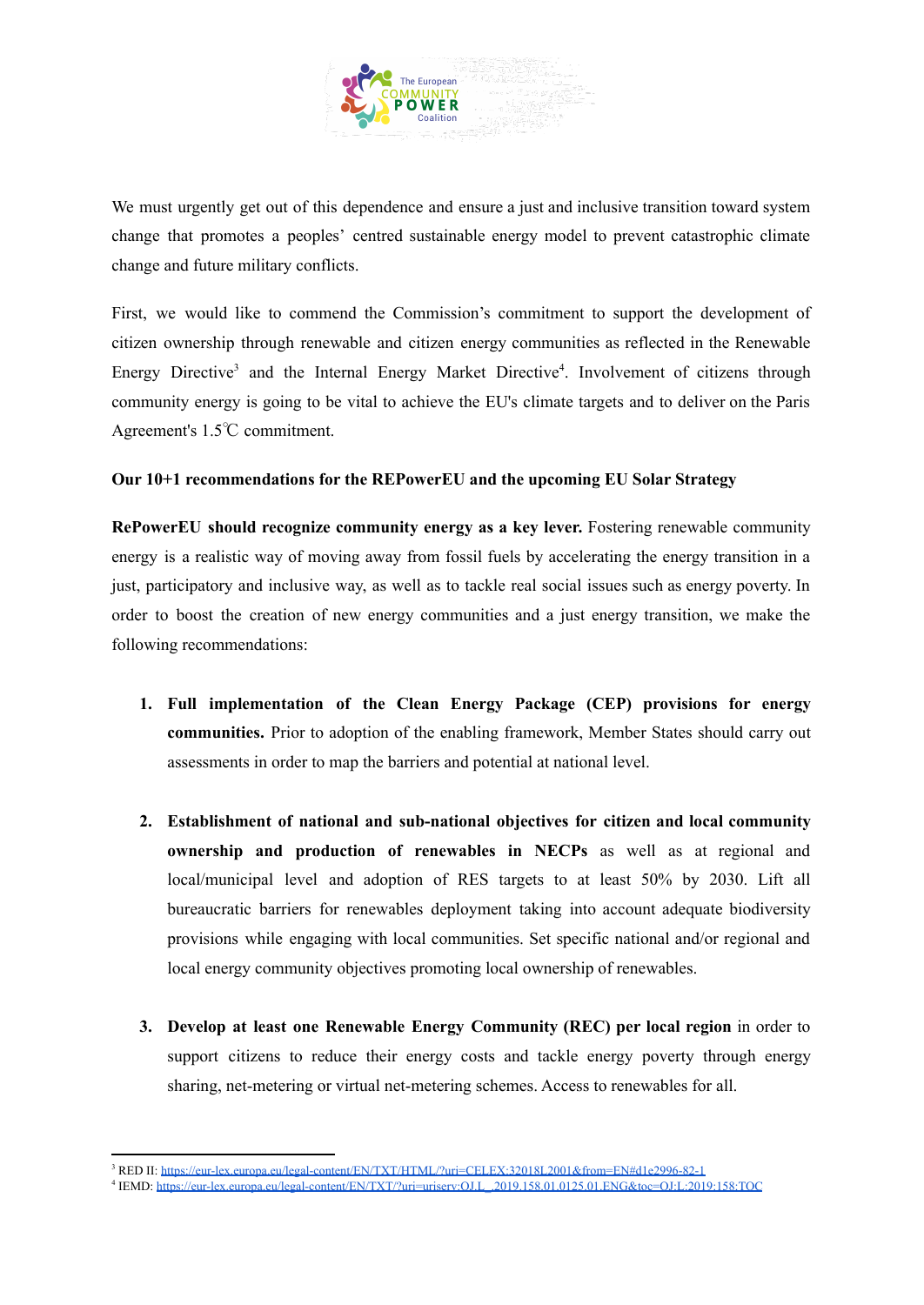

- **4. Provide dedicated funding for technical support to renewable energy communities.** In order for barriers to be removed for citizens to effectively participate in energy communities, public schemes should be established to provide them with administrative and technical support. The specific barriers faced by energy poor households should be fully assessed, and addressed in those schemes.
- **5. Reduce energy demand:** The energy efficiency first principle must guide all actions and measures, in particular for vulnerable households, building renovations, massive heat-pump roll-out, and empower prosumers, especially in urban environments, where most people live. Reducing demand will also require behavioural change at all levels of society, along with long-term structural changes, which should be encouraged through public policies.
- **6. Assess current market structure and optimise electricity market design accordingly** in order to reflect the actual cost of energy.
- **7. Windfall profits should be taxed and revenue redirected to renewable, energy efficiency and community energy projects and to support citizens, especially the most vulnerable**. Such fiscal measures on high rents could make up to EUR 200 billion available in 2022.
- **8. Upgrade the grid infrastructure and provide preferential access to community energy initiatives.** Alternatively, allocate grid capacity for renewable community energy projects, especially if combined with energy sharing, net-metering or virtual net-metering schemes.
- **9. Withdraw the EU Taxonomy Complementary Delegated Act** which provides green labels to fossil gas and nuclear investments.

## **10. Do not replicate citizen energy community measures in Gas Market reform proposals.**

**11. Assess the enormous potential of community energy.** Assign the Joint Research Centre (JRC) to conduct a research report regarding the community energy potential for quick decarbonization of the EU, with 2025 and 2030 as benchmarks.